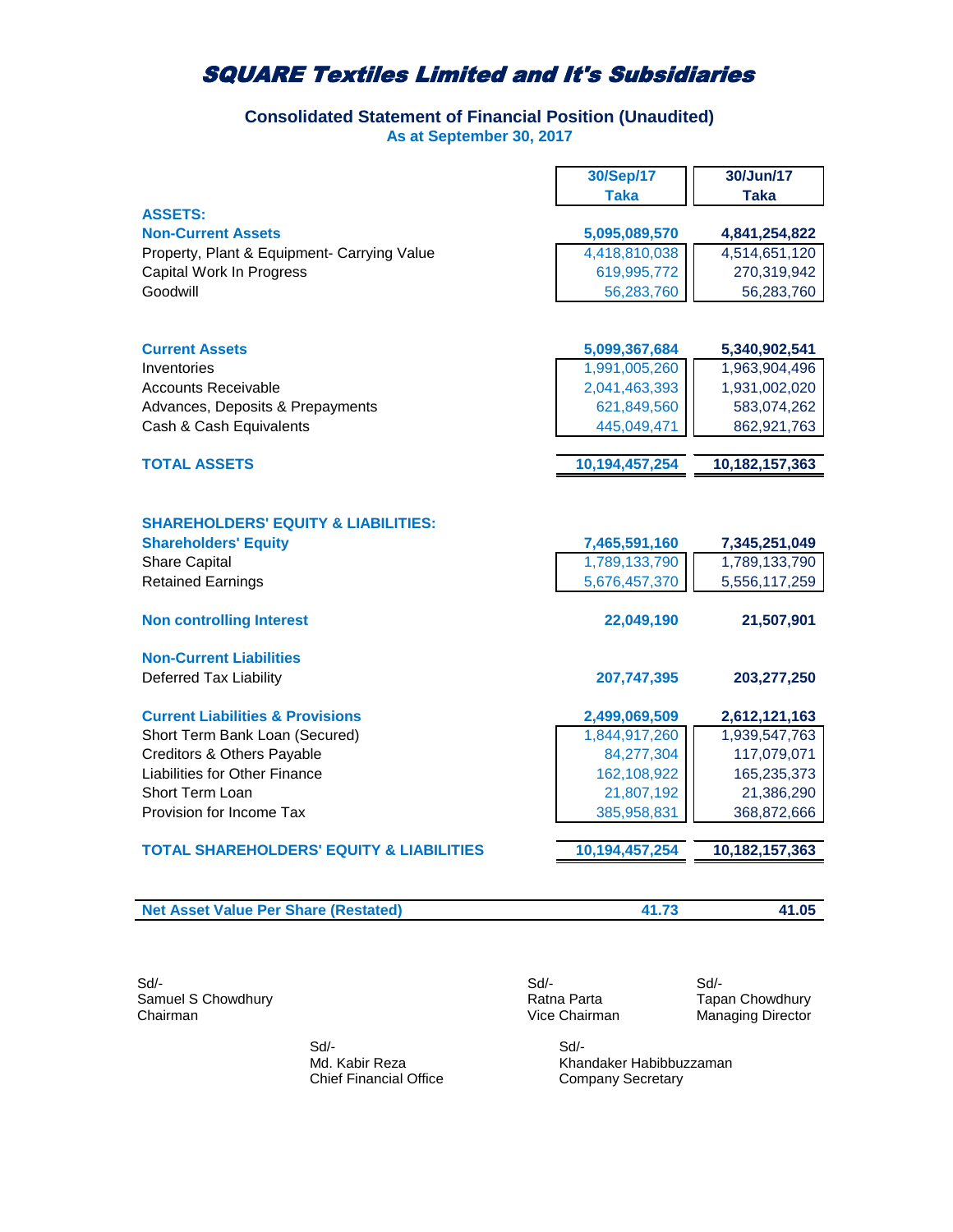**Consolidated Statement of Profit or Loss and Other Comprehensive Income (Unaudited) For the 1st Quarter ended September 30, 2017**

|                                        | Amount in Taka                  |                          |  |
|----------------------------------------|---------------------------------|--------------------------|--|
|                                        | <b>July to Sept.</b><br>2017-18 | July to Sept.<br>2016-17 |  |
|                                        |                                 |                          |  |
| <b>Sales Revenue</b>                   | 2,055,832,745                   | 1,840,504,149            |  |
| Cost of Goods Sold                     | 1,821,775,881                   | 1,558,043,957            |  |
| <b>Gross Profit</b>                    | 234,056,864                     | 282,460,192              |  |
| <b>Administrative Overhead</b>         | 62,454,962                      | 54,125,078               |  |
| Selling and Distribution Overhead      | 1,598,763                       | 1,431,166                |  |
| <b>Profit from Operations</b>          | 170,003,139                     | 226,903,948              |  |
| <b>Finance Cost</b>                    | 20,800,865                      | 4,017,896                |  |
| Other Income                           | 357,322                         | 48,009                   |  |
| Profit Before W.P.P.F & W.F            | 149,559,596                     | 222,934,061              |  |
| Allocation for W.P.P.F & W.F           | 7,121,886                       | 10,615,908               |  |
| <b>Profit Before Tax</b>               | 142,437,710                     | 212,318,153              |  |
| Provision for Tax (Current)            | 17,020,775                      | 30,581,638               |  |
| Provision for Tax (Deferred)           | 4,470,145                       | 1,336,410                |  |
| <b>Profit After Tax for The Period</b> | 120,946,790                     | 180,400,105              |  |
| <b>Non-Controlling Interest</b>        | 541,288                         | 696,723                  |  |
| <b>Net Income for the Period</b>       | 120,405,502                     | 179,703,382              |  |

**Earnings Per Share (EPS)- Restated 0.67 1.00**

Sd/- Sd/- Sd/- Samuel S Chowdhury **Samuel S Chowdhury** Ratna Parta **New York Chairman** Tapan Chowdhury<br>
Vice Chairman Managing Director

Managing Director

 Sd/- Sd/- Chief Financial Office Company Secretary

Md. Kabir Reza Khandaker Habibbuzzaman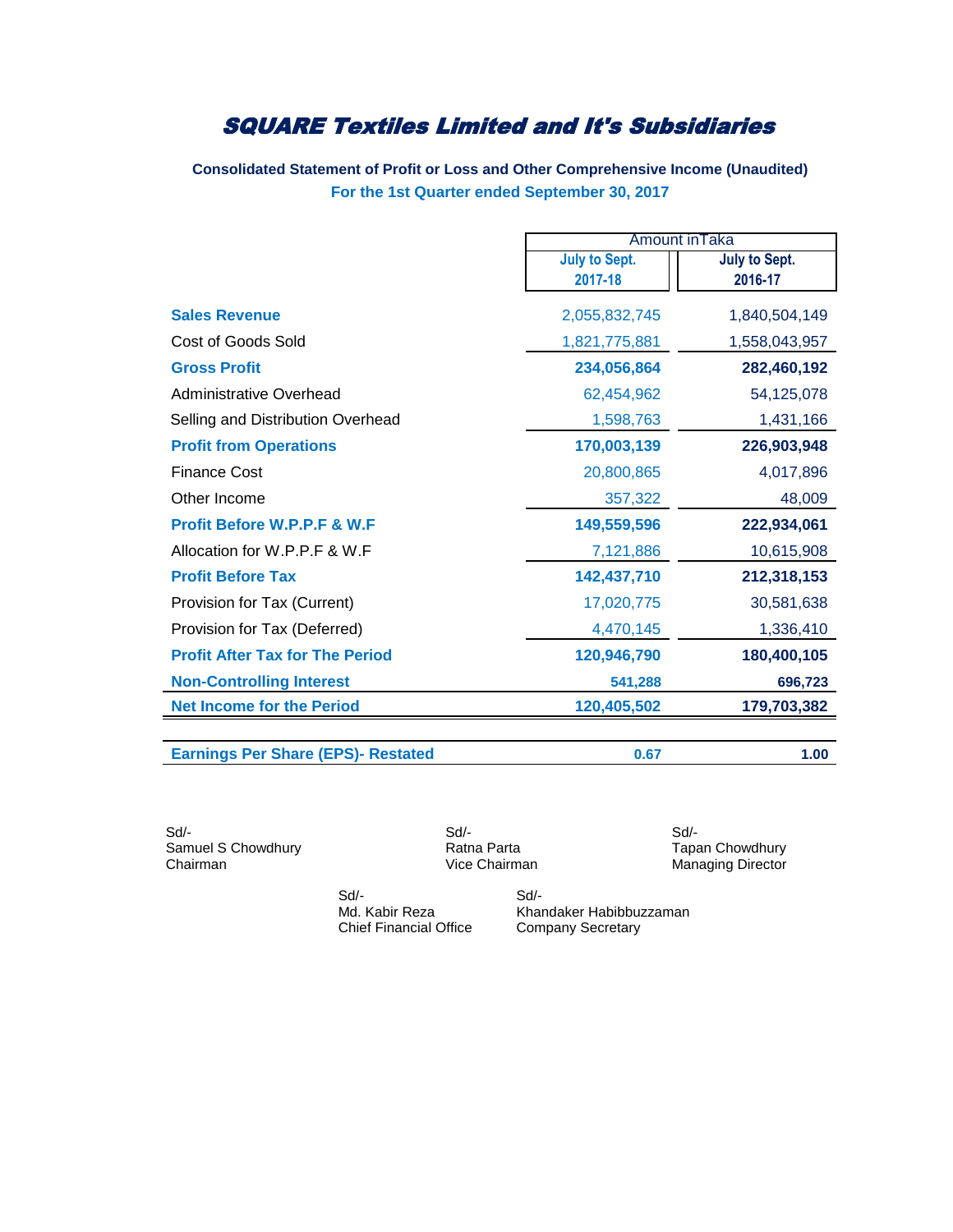| <b>Particulars</b>                                  | <b>Share Capital</b> | <b>Retained</b><br><b>Earnings</b> | <b>Total</b>  |
|-----------------------------------------------------|----------------------|------------------------------------|---------------|
| Balance as at June 30, 2017                         | 1,789,133,790        | 5,556,051,868                      | 7,345,185,658 |
| Net Profit for 1st Quarter ended September 30, 2017 |                      | 120,405,502                        | 120,405,502   |
| Cash Dividend for 2016-17                           |                      |                                    |               |
| Stock Dividend for 2016-17                          |                      |                                    |               |
| <b>Balance As at September 30, 2017</b>             |                      | 1,789,133,790   5,676,457,370      | 7,465,591,160 |

**Consolidated Statement of Changes in Equity (Unaudited) For the 1st Quarter ended September 30, 2017**

### **Consolidated Statement of Changes in Equity (Unaudited) For the 1st Quarter ended September 30, 2016**

| <b>Particulars</b>                                  | <b>Share Capital</b> | <b>Retained</b><br><b>Earnings</b> | Total           |
|-----------------------------------------------------|----------------------|------------------------------------|-----------------|
| Balance as at June 30, 2016                         | 1,626,485,270        | 5,713,934,024                      | 7,340,419,294   |
| Net Profit for 1st Quarter ended September 30, 2016 |                      | 179,703,382                        | 179,703,382     |
| Cash Dividend for 2015-16                           |                      | (406, 621, 325)                    | (406, 621, 325) |
| Stock Dividend for 2015-16                          | 162,648,520          | (162, 648, 520)                    |                 |
| <b>Balance As at September 30, 2016</b>             | 1,789,133,790        | 5,324,367,561                      | 7,113,501,351   |

Sd/- Sd/- Sd/- Samuel S Chowdhury **Samuel S Chowdhury Ratna Parta** Ratna Parta Tapan Chowdhury Chairman **Chairman** Vice Chairman **Managing Director** Vice Chairman Managing Director

Md. Kabir Reza Khandaker Habibbuzzaman Chief Financial Office Chief Financial Office

Sd/- Sd/-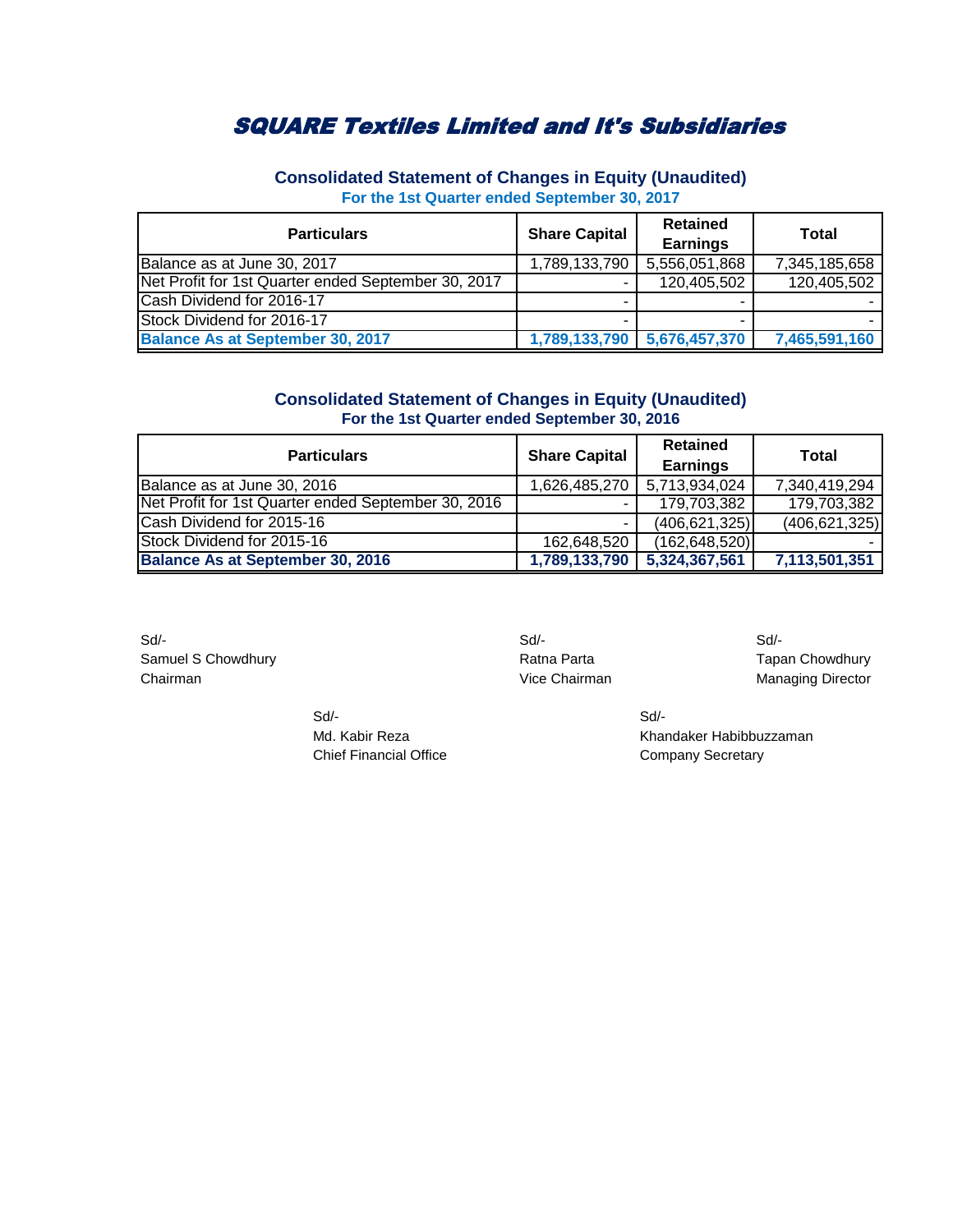## **Consolidated Statement of Cash Flows (Unaudited)**

**For the 1st Quarter ended September 30, 2017**

| <b>Particulars</b>                                            | <b>Amount (Tk)</b>                           |                    |
|---------------------------------------------------------------|----------------------------------------------|--------------------|
|                                                               | <b>July to Sept.</b><br><b>July to Sept.</b> |                    |
|                                                               | 2017-18                                      | 2016-17            |
| <b>Cash Flows from Operating Activities:</b>                  |                                              |                    |
| <b>Receipts from Sales Revenue</b>                            | 1,945,371,372                                | 1,817,714,377      |
| Receipts from Other Income                                    | 291,553                                      | 48,009             |
| <b>Total Receipts</b>                                         | 1,945,662,925                                | 1,817,762,386      |
| <b>Payments to Suppliers</b>                                  | (1,335,096,720)                              | (1, 113, 212, 737) |
| Paid for Operating & Non-operating Expenses                   | (542, 356, 655)                              | (479, 952, 059)    |
| <b>Interest Expenses Paid</b>                                 | (25, 100, 729)                               | (9, 566, 722)      |
| Income Tax Paid                                               | (16, 744, 967)                               | (31, 242, 883)     |
| <b>Total Payments</b>                                         | (1,919,299,071)                              | (1,633,974,401)    |
| <b>Net Cash Generated (Used in) from Operating Activities</b> | 26,363,854                                   | 183,787,985        |
| <b>Cash Flows from Investing Activities:</b>                  |                                              |                    |
| Sales (Purchase) of Property, Plant & Equipment               | (349, 675, 830)                              | (379, 459, 271)    |
| <b>Net Cash Generated (Used in) from Investing Activities</b> | (349, 675, 830)                              | (379, 459, 271)    |
| <b>Cash Flows from Financing Activities:</b>                  |                                              |                    |
| Short Term Bank Loan Received/ (Repaid)                       | (94, 630, 503)                               | (235, 685, 904)    |
| Short Term Loan from/ (To) Sister Company                     | 70,187                                       | (8,576,906)        |
| <b>Net Cash Generated (Used in) from Financing Activities</b> | (94, 560, 316)                               | (244, 262, 810)    |
| <b>Increase/ (Decrease) in Cash &amp; Cash Equivalents</b>    | (417, 872, 292)                              | (439, 934, 096)    |
| <b>Opening Cash &amp; Cash Equivalents</b>                    | 862,921,763                                  | 1,278,771,458      |
| <b>Closing Cash &amp; Cash Equivalents</b>                    | 445,049,471                                  | 838,837,362        |
|                                                               |                                              |                    |
| <b>Net Operating Cash Flows Per Share(Restated)</b>           | 0.15                                         | 1.03               |

Sd/- Sd/- Sd/- Samuel S Chowdhury **Samuel S Chowdhury**<br>
Ratna Patra **National Science Chairman**<br>
Vice Chairman **Managing Director** 

Managing Director

Sd/- Sd/-

Md. Kabir Reza **Khandaker Habibbuzzaman**<br>
Company Secretary<br>
Company Secretary Company Secretary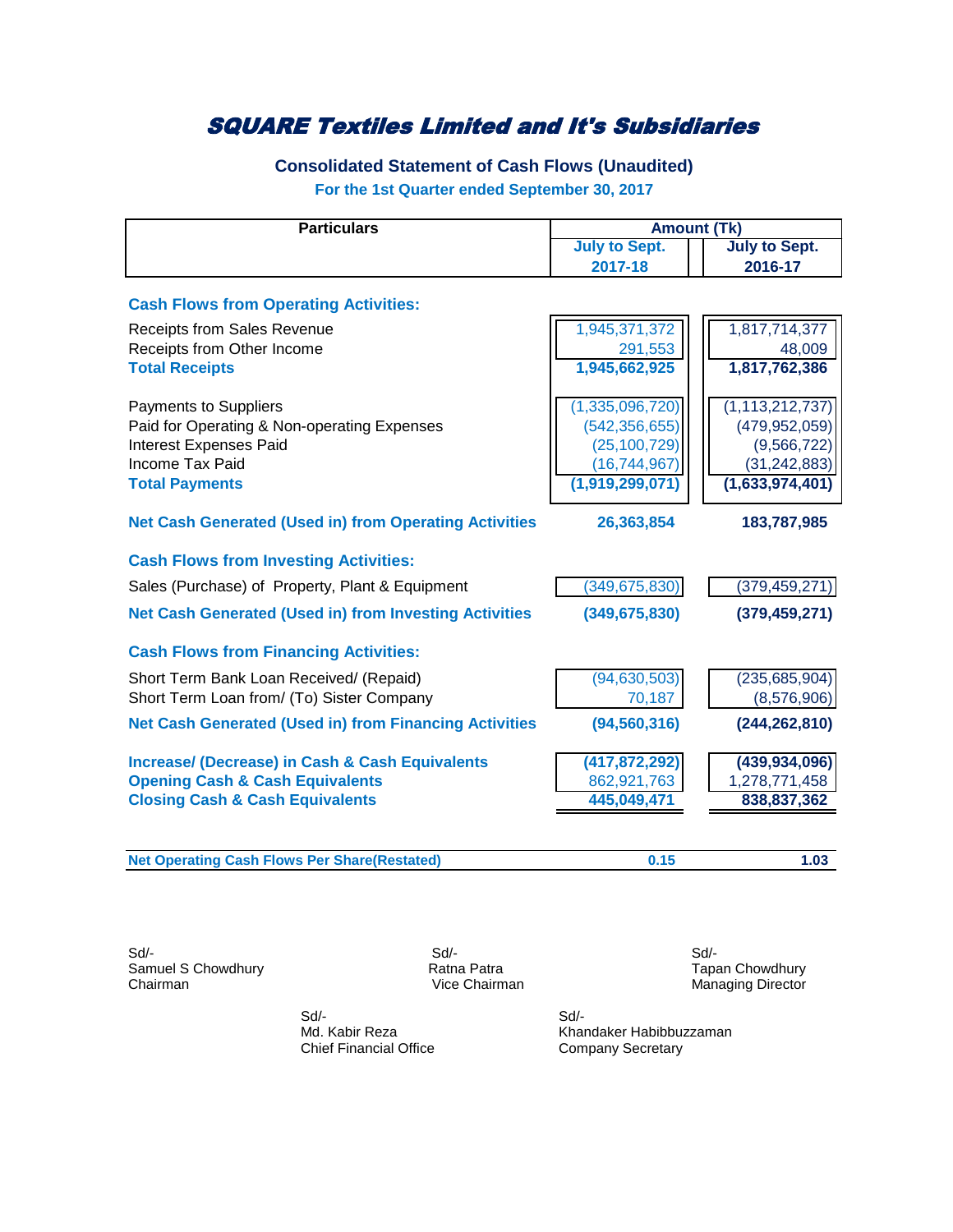### **Statement of Financial Position (Unaudited) As at September 30, 2017**

|                                             | 30/Sep/17     | 30/Jun/17     |
|---------------------------------------------|---------------|---------------|
|                                             | <b>Taka</b>   | <b>Taka</b>   |
| <b>ASSETS:</b>                              |               |               |
| <b>Non-Current Assets</b>                   | 4,187,150,329 | 3,893,030,120 |
| Property, Plant & Equipment- Carrying Value | 3,007,203,208 | 3,058,480,897 |
| Capital Work In Progress                    | 595,613,242   | 250,215,344   |
| Investment - Long Term (At Cost)            | 160,783,760   | 160,783,760   |
| <b>Share Money Deposits</b>                 | 423,550,119   | 423,550,119   |
|                                             |               |               |
|                                             |               |               |
|                                             |               |               |

| <b>Current Assets</b>            | 3,313,195,973 | 3,618,294,827 |
|----------------------------------|---------------|---------------|
| Inventories                      | 1,210,262,848 | 1,326,693,264 |
| Accounts Receivable              | 1,295,705,797 | 1,344,598,778 |
| Advances, Deposits & Prepayments | 504,728,625   | 465.257.211   |
| <b>Short Term Loan</b>           | 56,245,434    | 108,662,119   |
| Cash & Cash Equivalents          | 246,253,269   | 373,083,455   |
|                                  |               |               |

| <b>TOTAL ASSETS</b> | 7,500,346,302 | 7.511.324.947 |
|---------------------|---------------|---------------|
|                     |               |               |

### **SHAREHOLDERS' EQUITY & LIABILITIES:**

| <b>Shareholders' Equity</b> | 5.528.299.642 | 5,452,946,362 |
|-----------------------------|---------------|---------------|
| <b>Share Capital</b>        | 1,789,133,790 | 1,789,133,790 |
| Retained Earnings           | 3,739,165,852 | 3,663,812,572 |
|                             |               |               |

### **Non-Current Liabilities** Deferred Tax Liability **114,907,077 109,649,529**

| <b>Current Liabilities &amp; Provisions</b> | 1,857,139,583 | 1,948,729,056 |
|---------------------------------------------|---------------|---------------|
| Short Term Bank Loan (Secured)              | 1,440,149,898 | 1,530,686,959 |
| Creditors & Others Payable                  | 62,421,119    | 65,384,511    |
| Liabilities for Other Finance               | 141,763,870   | 148,441,867   |
| <b>Short Term Loan</b>                      | 21,807,192    | 21,386,290    |
| Provision for Income Tax                    | 190,997,504   | 182,829,429   |
|                                             |               |               |

#### **TOTAL SHAREHOLDERS' EQUITY & LIABILITIES 7,500,346,302 7,511,324,947**

| <b>Net Asset Value Per Share (Restated)</b> | 30.48 |
|---------------------------------------------|-------|

Sd/- Sd/- Sd/- Samuel S Chowdhury **Samuel S Chowdhury Ratna Parta** Tapan Chowdhury Chairman Chairman Chairman Chairman Managing Director

 Sd/- Sd/- Chief Financial Office Company Secretary

Md. Kabir Reza Khandaker Habibbuzzaman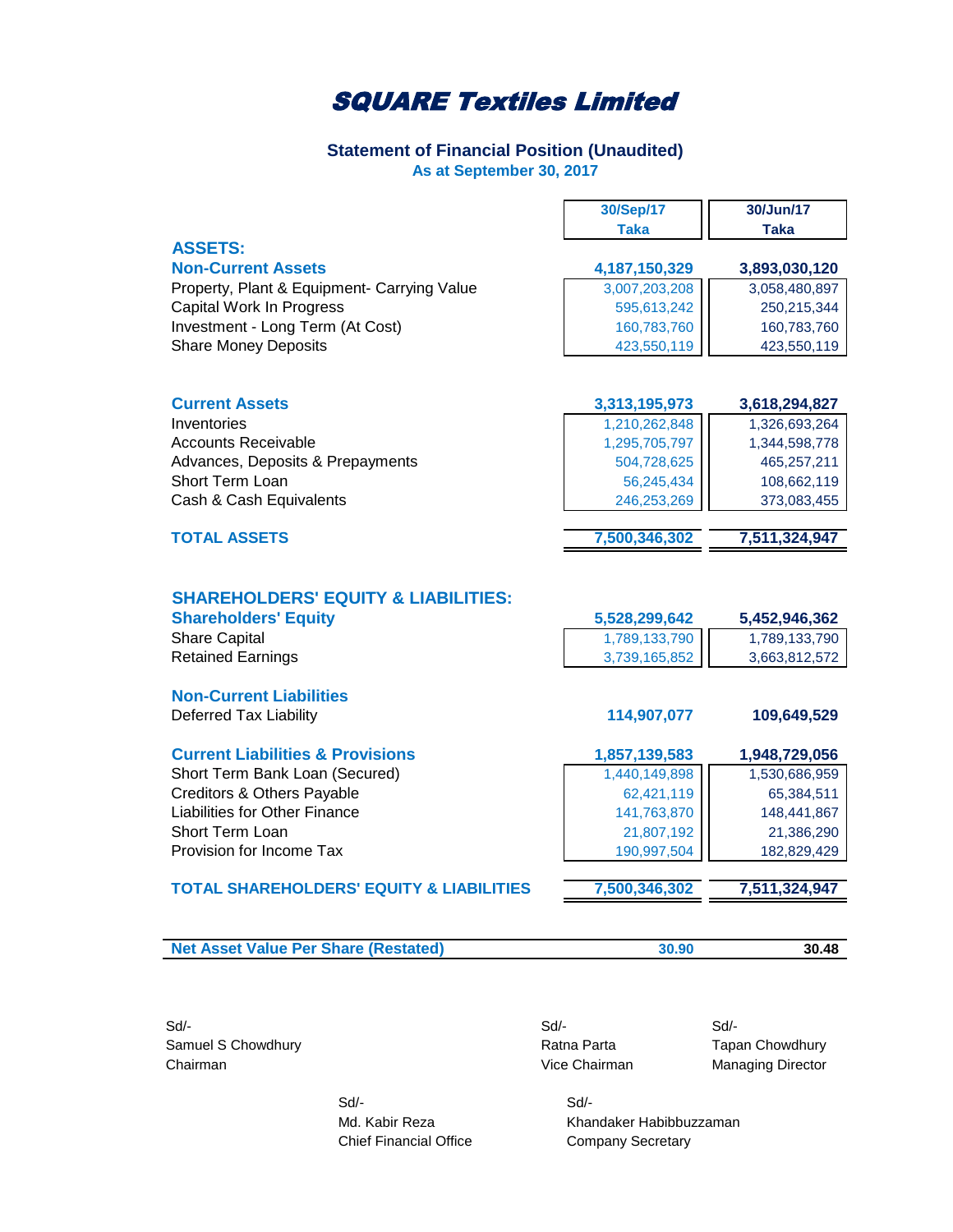## **Statement of Profit or Loss and Other Comprehensive Income (Unaudited) For the 1st Quarter ended September 30, 2017**

|                                           |                                 | <b>Amount in Tk</b>             |  |
|-------------------------------------------|---------------------------------|---------------------------------|--|
|                                           | <b>July to Sept.</b><br>2017-18 | <b>July to Sept.</b><br>2016-17 |  |
| <b>Sales Revenue</b>                      | 1,366,030,876                   | 1,187,829,410                   |  |
| Cost of Goods Sold                        | 1,206,471,990                   | 1,005,839,057                   |  |
| <b>Gross Profit</b>                       | 159,558,886                     | 181,990,353                     |  |
| Administrative Overhead                   | 51,382,761                      | 42,321,245                      |  |
| Selling and Distribution Overhead         | 992,990                         | 1,027,663                       |  |
| <b>Profit from Operations</b>             | 107, 183, 135                   | 138,641,445                     |  |
| <b>Finance Cost</b>                       | 15,053,167                      | 2,037,306                       |  |
| Other Income                              | 1,087,880                       | 703,251                         |  |
| <b>Profit Before W.P.P.F &amp; W.F.</b>   | 93,217,848                      | 137,307,390                     |  |
| Allocation for W.P.P.F & W.F              | 4,438,945                       | 6,538,447                       |  |
| <b>Profit Before Tax</b>                  | 88,778,903                      | 130,768,943                     |  |
| Provision for Tax (Current)               | 8,168,075                       | 19,093,455                      |  |
| Provision for Tax (Deferred)              | 5,257,548                       | 592,212                         |  |
| <b>Profit After Tax for The Period</b>    | 75,353,280                      | 111,083,276                     |  |
| <b>Earnings Per Share (EPS)- Restated</b> | 0.42                            | 0.62                            |  |

| Sd/-               |                               | Sd                      | Sd/-                     |
|--------------------|-------------------------------|-------------------------|--------------------------|
| Samuel S Chowdhury |                               | Ratna Parta             | <b>Tapan Chowdhury</b>   |
| Chairman           |                               | Vice Chairman           | <b>Managing Director</b> |
|                    | Sd                            | Sd                      |                          |
|                    | Md. Kabir Reza                | Khandaker Habibbuzzaman |                          |
|                    | <b>Chief Financial Office</b> | Company Secretary       |                          |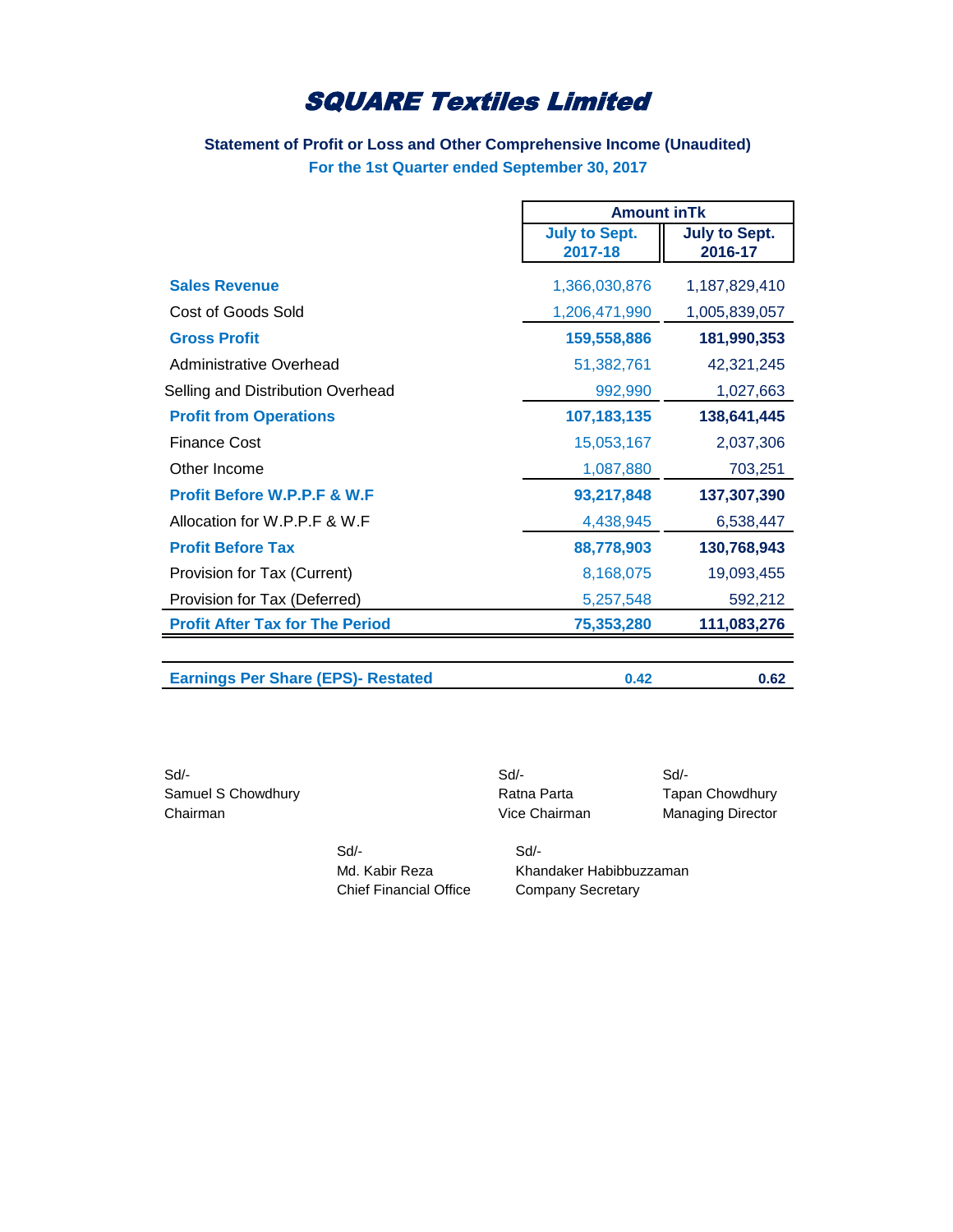## **Statement of Changes in Equity (Unaudited)**

**For the 1st Quarter ended September 30, 2017**

| <b>Particulars</b>                                  | <b>Share Capital</b> | <b>Retained</b><br><b>Earnings</b> | Total         |
|-----------------------------------------------------|----------------------|------------------------------------|---------------|
| Balance as at June 30, 2017                         | 1,789,133,790        | 3,663,812,572                      | 5,452,946,362 |
| Net Profit for 1st Quarter ended September 30, 2017 | ۰                    | 75,353,280                         | 75,353,280    |
| Cash Dividend for 2016-17                           |                      |                                    |               |
| Stock Dividend for 2016-17                          |                      |                                    |               |
| <b>Balance As at September 30, 2017</b>             | 1,789,133,790        | 3,739,165,852                      | 5,528,299,642 |

## **Statement of Changes in Equity (Unaudited) For the 1st Quarter ended September 30, 2016**

| <b>Particulars</b>                                  | <b>Share Capital</b> | <b>Retained</b><br><b>Earnings</b> | Total           |
|-----------------------------------------------------|----------------------|------------------------------------|-----------------|
| Balance as at June 30, 2016                         | 1,626,485,270        | 3,980,588,849                      | 5,607,074,119   |
|                                                     |                      |                                    |                 |
| Net Profit for 1st Quarter ended September 30, 2016 | ۰                    | 111,083,276                        | 111,083,276     |
| Cash Dividend for 2015-16                           |                      | (406, 621, 325)                    | (406, 621, 325) |
| Stock Dividend for 2015-16                          | 162,648,520          | (162, 648, 520)                    |                 |
| <b>Balance As at September 30, 2016</b>             | 1,789,133,790        | 3,522,402,280                      | 5,311,536,070   |

Sd/- Sd/- Sd/- Samuel S Chowdhury **Samuel S Chowdhury Ratna Parta** Tapan Chowdhury Chairman Chowdhury Chairman Chowdhury Chairman Chowdhury Chairman Chowdhury Chairman Chowdhury Chairman Chowdhury Chairman Chowdhury Chairman Chowdhury

 Sd/- Sd/- Chief Financial Office

Managing Director

Md. Kabir Reza<br>
Chief Financial Office<br>
Company Secretary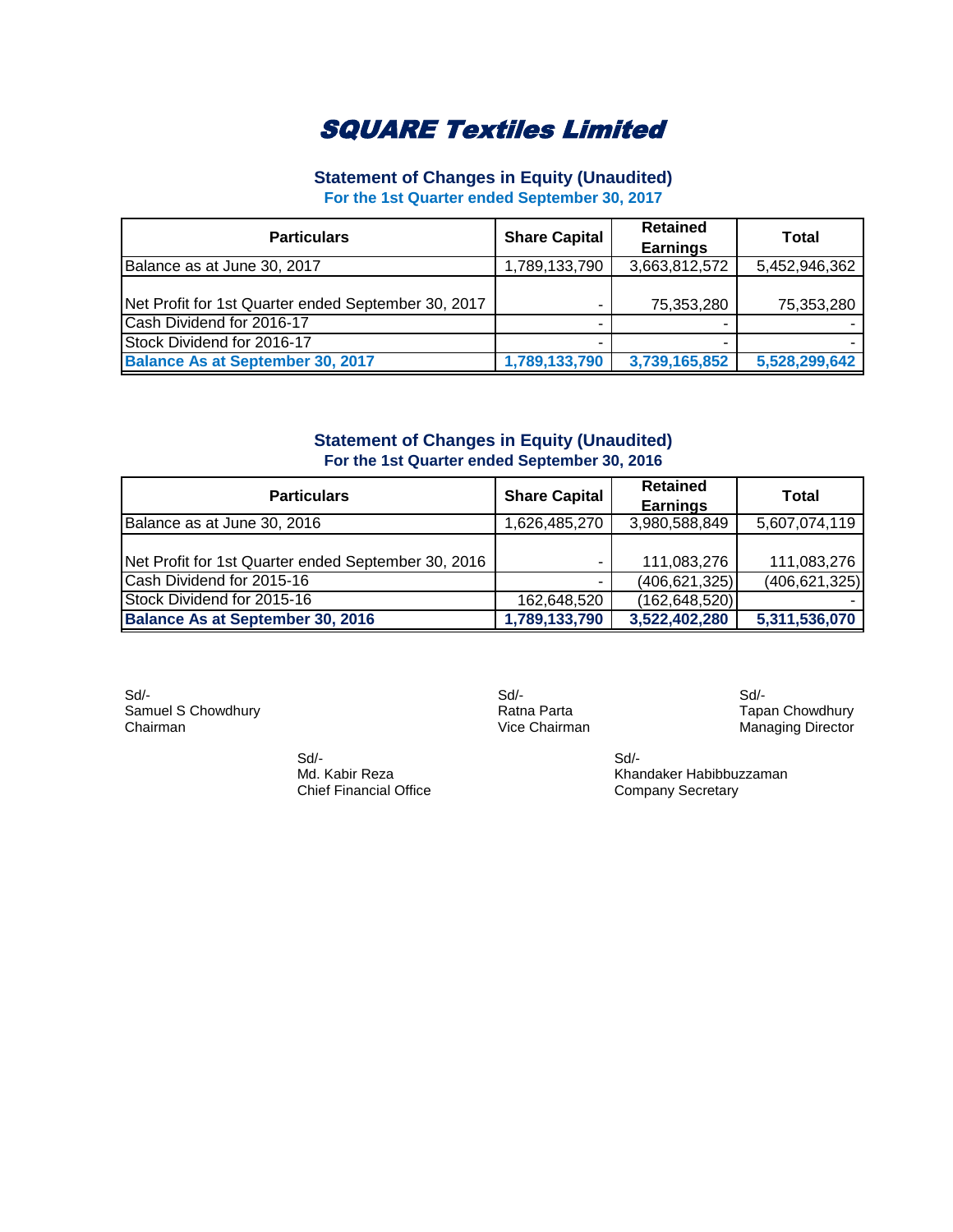## **Statement of Cash Flows**

**For the 1st Quarter ended September 30, 2017**

 $\mathsf{l}$ 

|                                                               | <b>July to Sept.</b> | <b>July to Sept.</b> |
|---------------------------------------------------------------|----------------------|----------------------|
|                                                               | 2017-18              | 2016-17              |
| <b>Cash Flows from Operating Activities:</b>                  |                      |                      |
| <b>Receipts from Sales Revenue</b>                            | 1,414,923,857        | 1,224,041,667        |
| Receipts from Other Income                                    | 209,169              | 48,009               |
| <b>Total Receipts</b>                                         | 1,415,133,026        | 1,224,089,676        |
| <b>Payments to Suppliers</b>                                  | (723, 815, 968)      | (741, 647, 245)      |
| Paid for Operating & Non-operating Expenses                   | (405, 109, 313)      | (295, 228, 811)      |
| <b>Interest Expenses Paid</b>                                 | (20,037,965)         | (5,255,394)          |
| Income Tax Paid                                               | (10, 430, 590)       | (28, 437, 568)       |
| <b>Total Payments</b>                                         | (1, 159, 393, 836)   | (1,070,569,018)      |
| <b>Net Cash Generated (Used in) from Operating Activities</b> | 255,739,190          | 153,520,658          |
| <b>Cash Flows from Investing Activities:</b>                  |                      |                      |
| Sales (Purchase) of Property, Plant & Equipment               | (345, 397, 898)      | (374, 983, 502)      |
| <b>Net Cash Generated (Used in) from Investing Activities</b> | (345, 397, 898)      | (374, 983, 502)      |
| <b>Cash Flows from Financing Activities:</b>                  |                      |                      |
| Short Term Bank Loan Received/ (Repaid)                       | (90, 537, 061)       | (53, 437, 402)       |
| Short Term Loan from/ (To) Sister Company                     | 53,365,583           | 35,668,057           |
| <b>Net Cash Generated (Used in) from Financing Activities</b> | (37, 171, 478)       | (17,769,345)         |
| <b>Increase/ (Decrease) in Cash &amp; Cash Equivalents</b>    | (126, 830, 186)      | (239, 232, 189)      |
| <b>Opening Cash &amp; Cash Equivalents</b>                    | 373,083,455          | 649,907,707          |
| <b>Closing Cash &amp; Cash Equivalents</b>                    | 246,253,269          | 410,675,518          |
|                                                               |                      |                      |
| <b>Net Operating Cash flows per Share(Restated)</b>           | 1.43                 | 0.86                 |

Sd/- Sd/- Sd/- Samuel S Chowdhury **Samuel S Chowdhury** Ratna Patra **Ratna Patra** Tapan Chowdhury Chairman **Tapan Chowdhury** Chairman

Managing Director

**Amount (Tk)**

 Sd/- Sd/- Chief Financial Office

Md. Kabir Reza<br>
Chief Financial Office<br>
Company Secretary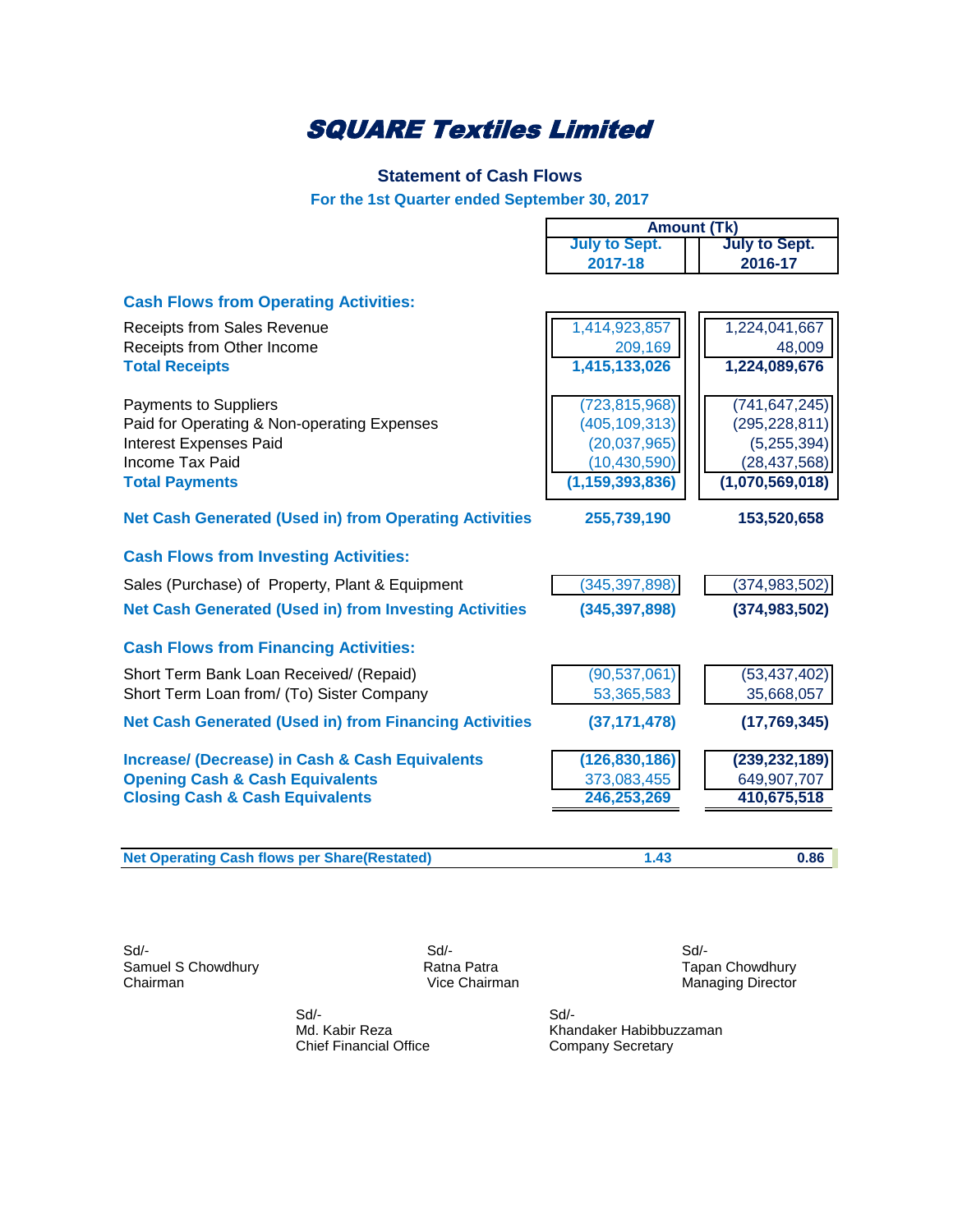## SQUARE TEXTILES LIMITED AND ITS SUBSIDIARIES

#### **Notes to the Interim Financial Statements For the First Quarter ended September 30, 2017**

#### **Basis of preparation of the Interim Financial Statements:**

These Financial Statements (They) are the unaudited interim financial statements (hereafter "The Interim Financial Statements") of Square Textiles Limited, Square Yarns limited and Square Texcom Limited, Companies incorporated in Bangladesh under Companies Act 1913 & 1994, for the first quarter ended September 30, 2017 (hereafter "The Interim Period'). They are prepared in accordance with the International Accounting Standard (BAS 34) "Interim Financial Reporting". These financial statements should read in conjunction with the Annual Financial Statements as on June 30, 2017, as they provide an update of previously reported information.

The accounting policies and presentation used are consistent with those used in the Annual Financial Statements, except where noted below. Where necessary, the comparatives have been reclassified or extended from the previously reported Interim Financial Statements to take into account any presentational changes made in the Annual Financial Statements or in these Interim Financial Statements.

The preparation of the financial statements requires management to make estimates and assumptions that affect the reported amounts of revenue, expenses, assets, liabilities and disclosure of contingent liabilities at the date of the Interim Financial Statements. If in the future such estimates and assumptions, which are based on management's best judgment at the date of the interim financial statements, deviate from the actual circumstances, the original estimates and assumptions will be modified as appropriate in the period in which the circumstances change.

During the period, the company made investments in the form of fixed assets are as follows: -

> Capital Work-In-Progress Tk. 34.97 crore

The company operates in industries where significant seasonal or cyclical variations in total sales are not experienced during the reporting period.

Income tax expense is recognized based on enacted income tax for the reporting period.

Deferred Income Tax Expense is raised for Tk. 44.70 Lac for the adjustable temporary difference up to September 30, 2017.

Dividend recommended for the year ended June 30, 2017 @ 20% cash and 5% stock (5 shares for every 100 shares) by the Board of Directors in its meeting held on 16th October 2017 subject to the approval of the shareholders in ensuing Annual General Meeting to be held on December 04, 2017

The Company has no reportable operating segments as per requirement of BFRS-8, "Operating Segment".

There is no significant event to the end of the interim period that has to be reflected in the financial statements for the interim period.

The Company did not carry out any related party transaction other than below sister company. Net balance of Receivable from/ (Payable to) as on reporting date is given below:

| $\triangleright$ Square Pharmaceuticals Ltd. | Tk. (2.18) crore |
|----------------------------------------------|------------------|
| $\triangleright$ Square Yarns Ltd.           | Tk. 0.64 crore   |
| $\triangleright$ Square Texcom Ltd.          | Tk. 4.99 crore   |
| $\triangleright$ Square InformatiX Ltd.      | Tk. 0.00         |
| $\triangleright$ AEGIS Services Ltd.         | Tk. 0.00         |